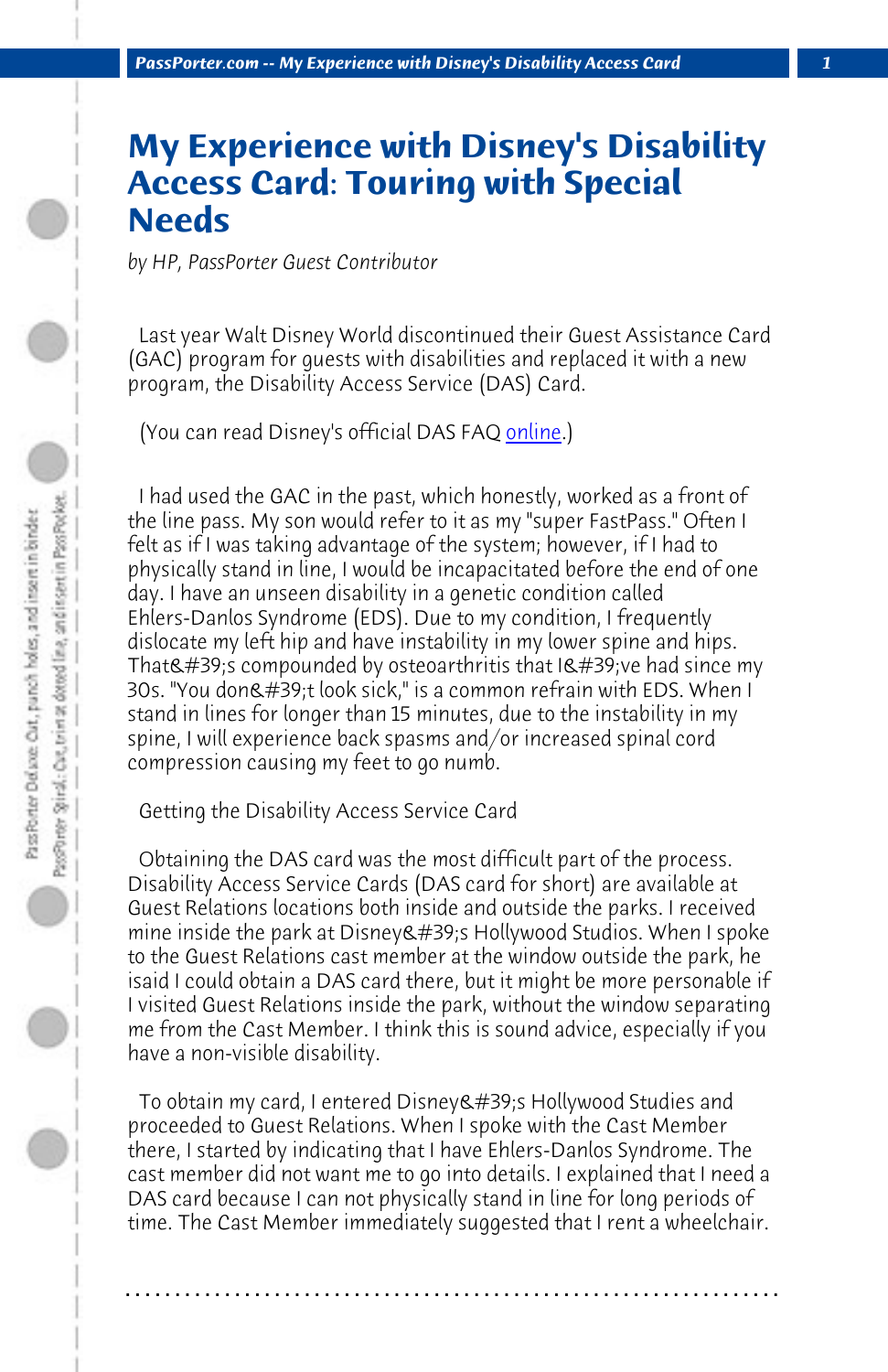I explained that was not feasible because not moving for long periods of time was nearly as bad (my muscles atrophy quickly). She emphasized that the DAS card was not like the Guest Assistance Card program. She informed me that I would need to come back to the ride after I signed up for the individual ride. The Cast Member confirmed my length of stay, the number in my party and took my picture. The card has rules of use and you must sign agreeing to follow the rules.

#### Using the Disability Access Service Card

 Using the card is pretty straightforward. Approach any cast member at the FastPass+ (FP+) entrance to the ride. For popular rides such as Toy Story Midway Mania or Soarin', you may be directed to a specific Cast Member. Your return time is the length of the standby wait time minus 10 minutes. You can return any time after that. You can shop, eat, rest, or whatever works for you. You can only have one active ride on your card. You return through the FastPass + return.

 With the termination of the legacy FastPass system and the installation of the FastPass+ system, sometimes the FP+ entrance lines look very long. Don $\&\#39$ ;t be afraid, this is usually a backup at the entrance to the ride where people are tapping their Magic Bands or RFID cards to the Mickey Heads before entering the ride. There is frequently a hold-up at the first set of Mickey Heads; however, this line moves very fast and most people have caught the hang of it by the second set of Mickey Heads. With a DAS, instead of using the  $FP+$  system, you show your card to the Cast Member at the FP+ entrance. The Cast Member checks your picture to confirm the person named on the pass is present. Keep the pass handy, it will be checked at the second set of Mickey Heads, where another Cast Member will cross out the ride info with a pen, indicating the return time has been used. Occasionally, the first Cast Member will cross out the ride information; just inform the second Cast Member that the first Cast Member already did it.

 For the most part, the Cast Members at the ride entrances were very helpful. They made sure that I understood how the program worked and when to come back. On one occasion, a Cast Member pointed me to the nearest bench so I could rest. The exception to this was at the Mexican Pavilion at EPCOT. There was a bit of a line for the Gran Fiesta Tour. I approached the Cast Member there and asked if I could use the DAS card there and she said yes, gesturing to the shorter handicap access entrance. I called my sister over. When she arrived and we entered the front of the line we were redirected to the main part of the line by a second Cast Member. Since the speed of the line met my needs, I did not make a fuss. But if I were someone who could not handle crowds

**. . . . . . . . . . . . . . . . . . . . . . . . . . . . . . . . . . . . . . . . . . . . . . . . . . . . . . . . . . . . . . . . . .**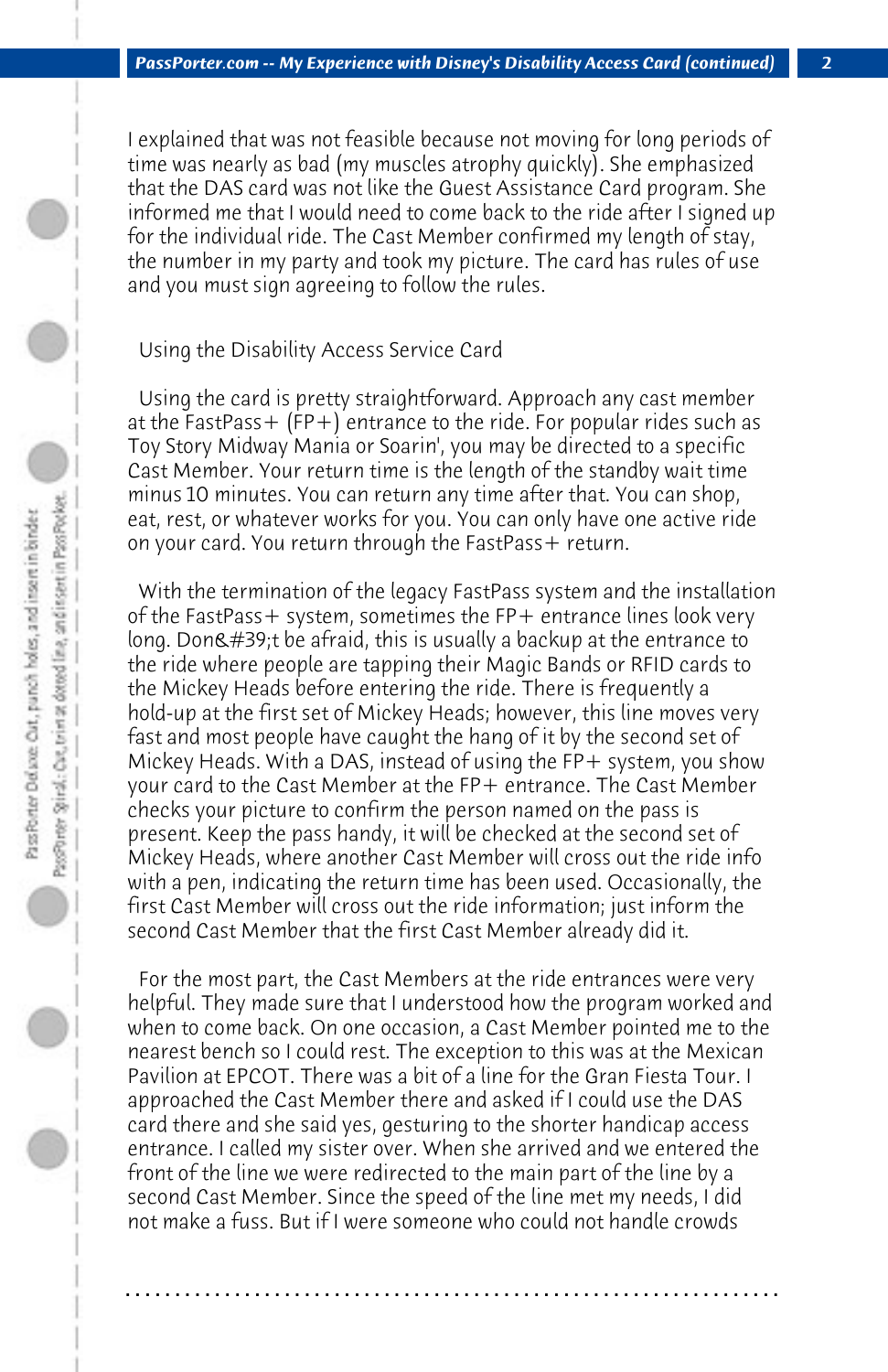#### *PassPorter.com -- My Experience with Disney's Disability Access Card (continued) 3*

well, it could have been an issue as the lines switchback and are very close together.

### Points to Remember

 If you decide not to go on a particular ride that you signed up for, cross out the ride info yourself. If you go to another park or different ride, the Cast Member may not sign you up for a new ride as you can only have one active reservation at a time. It may add a slight hiccup to the process.

 Do not try to game the system by writing in your own info for the ride. Each time you sign up for a ride, your card will be signed by a Cast Member. On the more popular rides, such as Toy Story Midway Mania, Disney has a specific Cast Member assigned to fill out the card and the color of pen used changes on a daily basis.

 If you need a DAS card, do not back down. Go to Guest Relations inside the gate. Talking to people face to face will make it more difficult for them to deny you. While on this trip, I met a family where the grandmother had just graduated from a mobility scooter after spinal fusion surgery. When offered the choice of a wheelchair, she refused and left Guest Relations without a DAS card. Later that day she collapsed and ended up spending a number of hours in urgent care. If you need the assistance, be as descriptive as you can in order to explain why you need it and why a wheelchair will not work.

## [My Thoughts](http://www.passporter.com/articles/disney-disability-access-card-review.php)

 Personally, I like how the new program works. On an ethical note, I like it better. I feel less conflicted about using it now, and the program is fairer. At times in the past with the GAC program, I felt that I was taking advantage. With planning and judicious use of the FastPass+ system along with the DAS card, touring the park with a disability can be done in an efficient manner.

#### *About The Author:*

 *HP is an office drone with a deep appreciation of Walt Disney World and the customer service that Disney provides.*

**. . . . . . . . . . . . . . . . . . . . . . . . . . . . . . . . . . . . . . . . . . . . . . . . . . . . . . . . . . . . . . . . . .**

*Article last updated: 07-11-2014*

*View the latest version online at: http://www.passporter.com/articles/disney-disability-access-card-review.html*